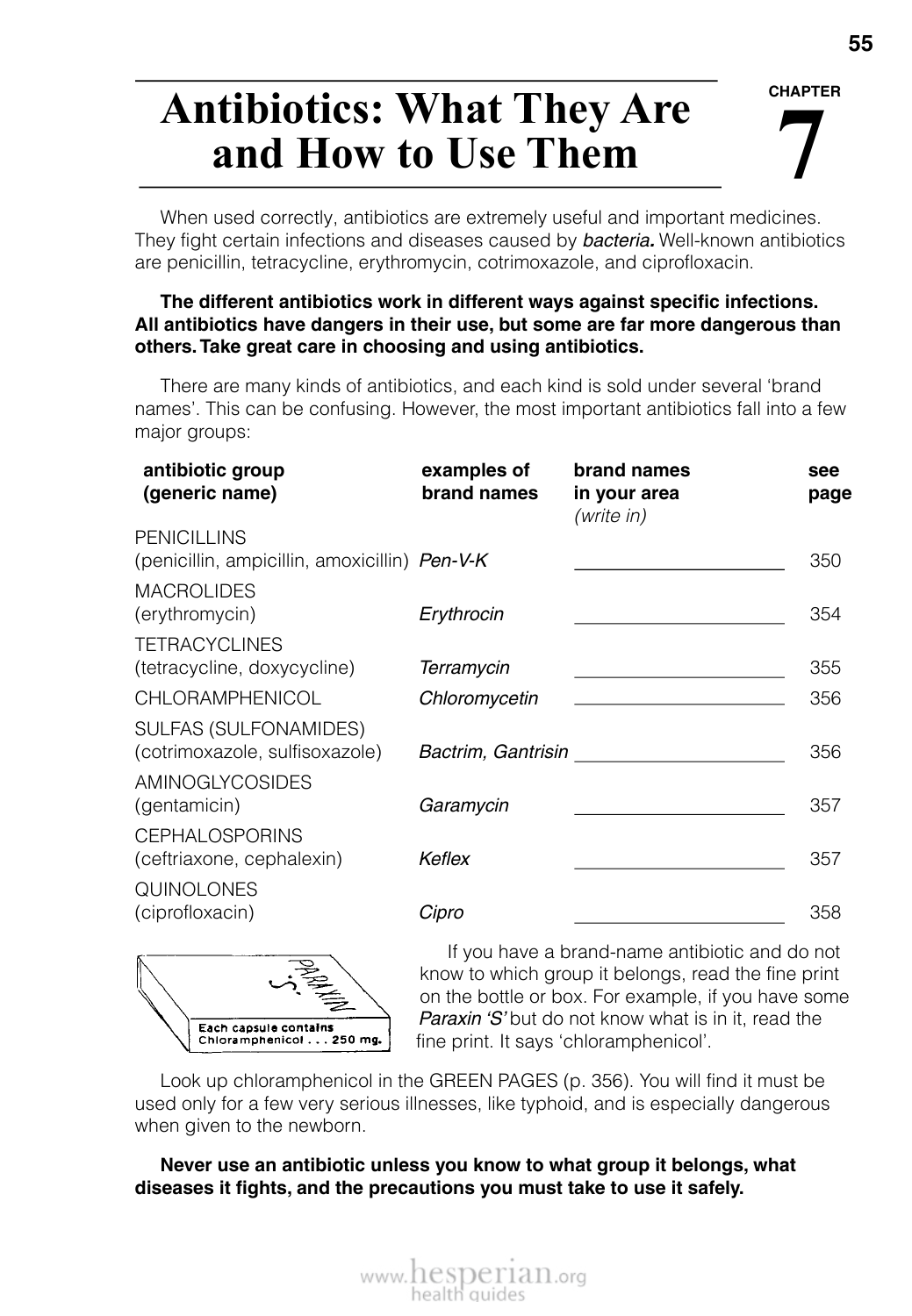Information on the uses, dosage, risks, and precautions for the antibiotics recommended in this book can be found in the GREEN PAGES. Look for the name of medicine in the alphabetical list at the beginning of those pages.

### GUIDELINES FOR THE USE OF ALL ANTIBIOTICS

1. If you do not know exactly how to use the antibiotic and what infections it can be used for, do not use it.

2. Use only an antibiotic that is recommended for the infection you wish to treat. (Look for the illness in this book.)

3. Know the risks in using the antibiotic and take all the recommended precautions (see the GREEN PAGES).

4. Use the antibiotic only in the recommended does—no more, no less. The dose depends on the illness and the age or weight of the sick person.

5. Never use injections of antibiotics if taking them by mouth is likely to work as well. Inject only when absolutely necessary.

6. Antibiotics must be given for their full course. Stopping before you have finished all the days of treatment, even if you feel better, can make the infection return in a form that is even harder to cure. (Some illnesses, like tuberculosis and leprosy, need to be treated for many months or years after the person feels better. Follow the instructions for each illness.)

7. If the antibiotic causes a skin rash, itching, difficult breathing, or any serious reactions, the person must stop using it and **never use it again** (see p. 70).

8. **Only use antibiotics when the need is great.** When antibiotics are used too much they begin not to work as well.

### GUIDELINES FOR THE USE OF *CERTAIN* ANTIBIOTICS

1. Before you inject penicillin or ampicillin, always have ready ampules of *Adrenalin* (epinephrine) to control an allergic reaction if one occurs (p. 70).

2. For persons who are allergic to penicillin, use another antibiotic such as erythromycin or cotrimoxazole (see pages 354 and 357).

3. Do not use tetracycline, ampicillin, or another *broad spectrum* antibiotic for an illness that can probably be controlled with penicillin or another *narrow spectrum* antibiotic (see p. 58). Broad spectrum antibiotics attack many more kinds of bacteria than narrow spectrum antibiotics.

4. Use chloramphenicol only for certain severe or life-threatening illnesses, such as typhoid, when no other effective medicine is available. It is a dangerous drug. **Never** use it for mild illness (see p. 313).

5. Do not give tetracycline to pregnant women or to children under 8 years old. It can damage new teeth and bones (see p. 355).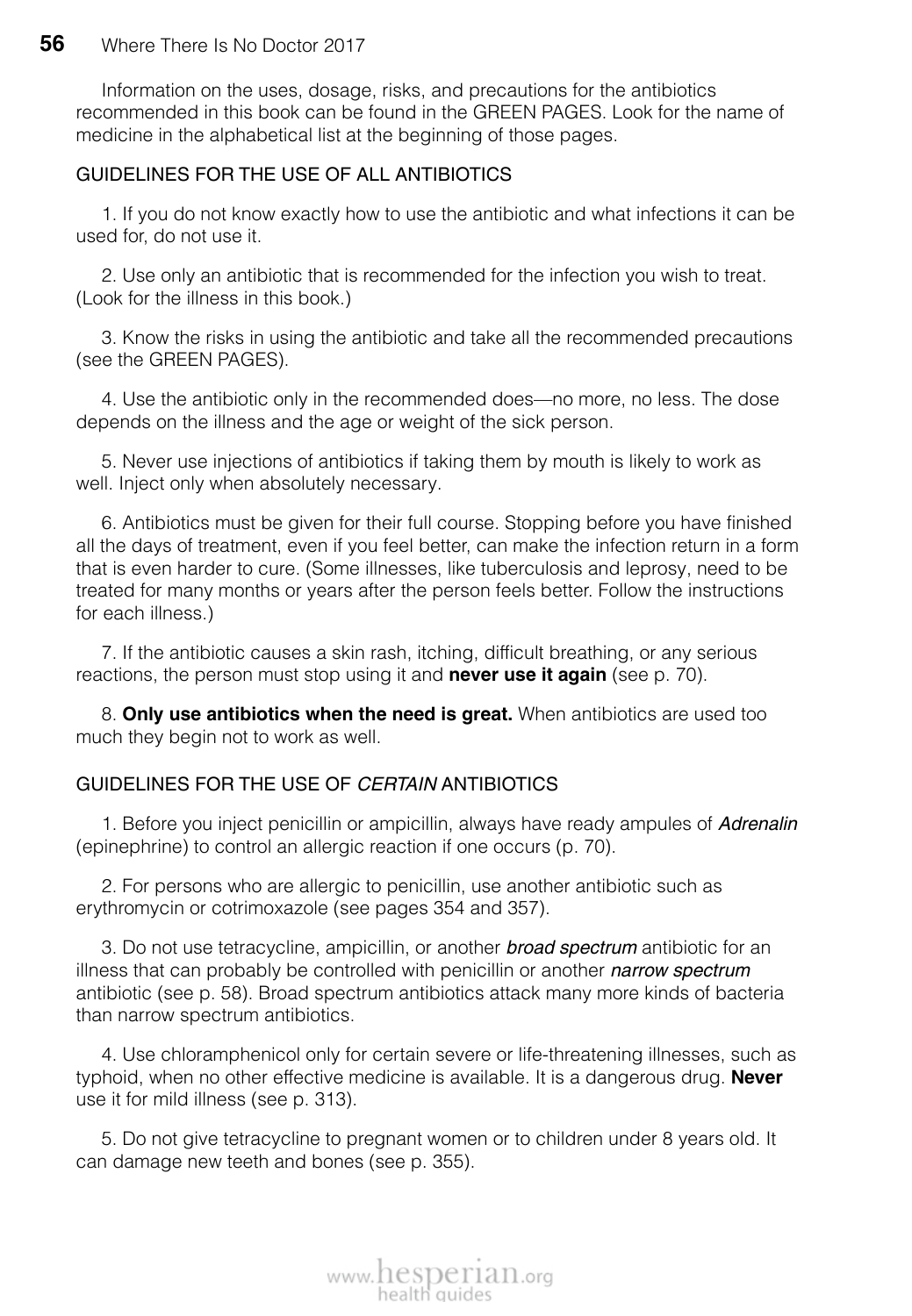6. Use streptomycin only for tuberculosis—and always together with other antituberculosis medicines (see p. 361).

7. All medicines in the aminoglycoside group (including kanamycin and gentamicin) are quite toxic (poisonous). Too often they are prescribed for mild infections where they may do more harm than good. Use only for certain very serious infections for which these medicines are recommended.

8. Eating yogurt or curdled milk helps to replace necessary bacteria killed by antibiotics like ampicillin and to return the body's natural balance to normal (see next page).

## WHAT TO DO IF AN ANTIBIOTIC DOES NOT SEEM TO HELP

For most common infections antibiotics begin to bring improvement in a day or two. **If the antibiotic you are using does not seem to help, it is possible that:**

1. The illness is not what you think. You may be using the wrong medicine. Try to find out more exactly what the illness is—and use the right medicine.

2. The dose of the antibiotic is not correct. Check it.

What was the villain?

Penicillin! (see Allergic Shock, p. 70)

3. The bacteria have become *resistant* to this antibiotic (they no longer are harmed by it). Try another one of the antibiotics recommended for that illness.

4. You may not know enough to cure the illness. Get medical help, especially if the condition is serious or getting worse.



Chloramphenicol! (see risks and precautions for this drug, p. 356)

Why did this child get well again?



He got no risky medicine—

just fruit juice, good food, and rest.

### **Antibiotics do no good for the common cold. Use antibiotics only for infections they are known to help.**

### **These three children had a cold...**

www.hesperian.org health quid